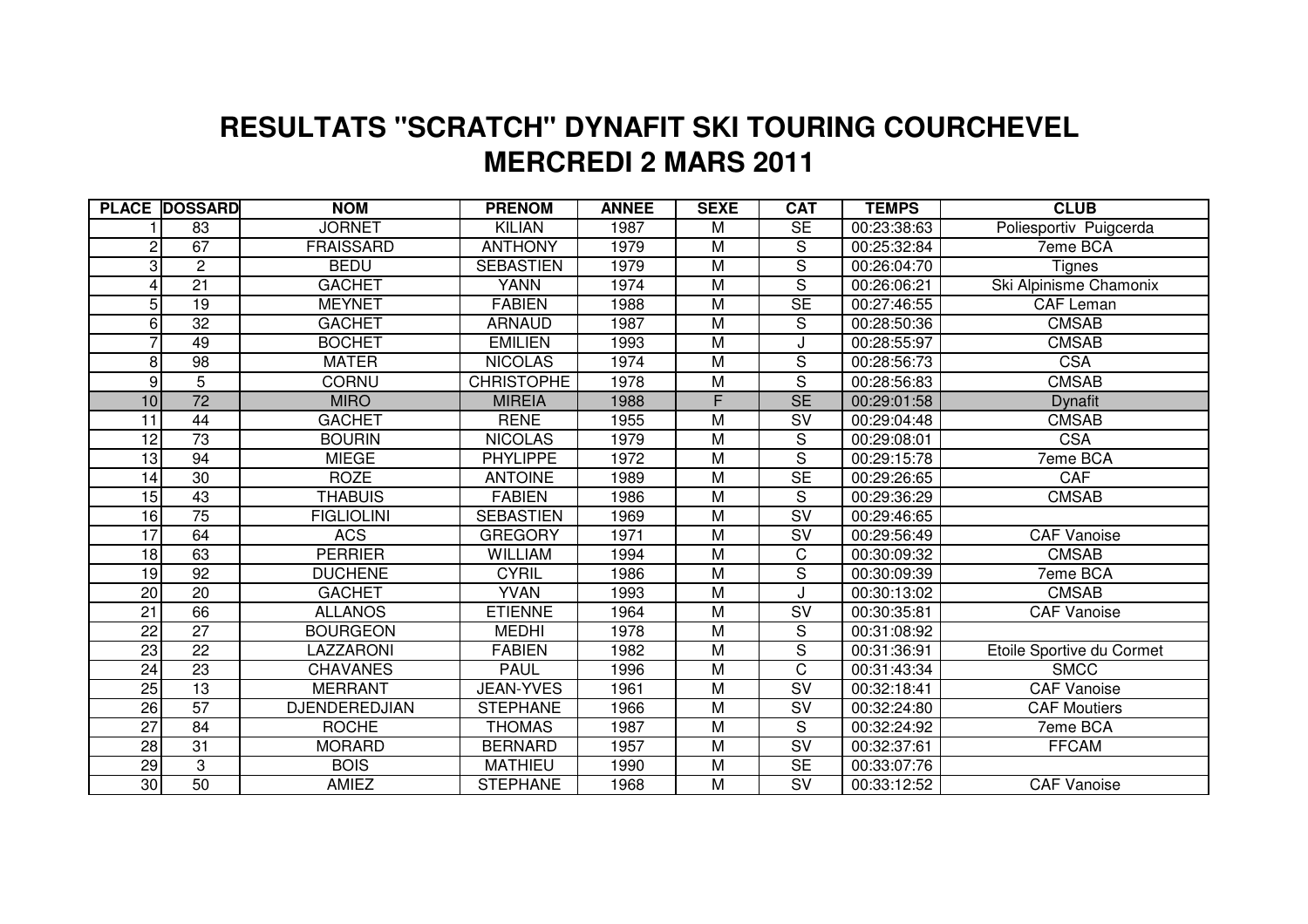| 31              | 53              | <b>SERT</b>      | <b>YOANN</b>         | 1987 | $\overline{\mathsf{M}}$ | S                                 | 00:33:51:81 | <b>FFDC</b>                |
|-----------------|-----------------|------------------|----------------------|------|-------------------------|-----------------------------------|-------------|----------------------------|
| 32              | 10              | <b>TABOURET</b>  | <b>ROMAIN</b>        | 1983 | $\overline{M}$          | $\overline{\mathsf{s}}$           | 00:33:59:22 | <b>FFS</b>                 |
| 33              | 25              | <b>SIBUE</b>     | <b>SEBASTIEN</b>     | 1984 | M                       | $\overline{\mathsf{s}}$           | 00:34:00:87 | <b>CAF Maurienne</b>       |
| 34              | 34              | <b>MOREL</b>     | <b>ANTHONY</b>       | 1986 | M                       | $\overline{\mathsf{s}}$           | 00:34:14:69 | <b>CAF Albertville</b>     |
| 35              | $\mathbf{1}$    | <b>ROCHOY</b>    | <b>PATRICE</b>       | 1989 | $\overline{M}$          | <b>SE</b>                         | 00:35:24:24 |                            |
| 36              | $\overline{35}$ | <b>DZHAMIL</b>   | <b>ASFARI</b>        | 1971 | M                       | $\overline{\text{SV}}$            | 00:35:24:91 |                            |
| 37              | 46              | <b>GROGNIET</b>  | <b>AURENT</b>        | 1970 | $\overline{M}$          | $\overline{\mathsf{S}}\mathsf{V}$ | 00:35:26:80 | Club des sports Courchevel |
| $\overline{38}$ | $\overline{52}$ | <b>SIMOND</b>    | <b>ROBERT</b>        | 1953 | M                       | $\overline{\mathsf{SV}}$          | 00:35:34:18 |                            |
| 39              | 91              | <b>GACHET</b>    | <b>CHRISTINE</b>     | 1971 | F                       | SV                                | 00:35:39:37 | <b>CAF Vanoise</b>         |
| 40              | 40              | <b>MURAZ</b>     | <b>LIONEL</b>        | 1990 | $\overline{M}$          | $\overline{\text{SE}}$            | 00:36:10:55 |                            |
| $\overline{41}$ | 48              | <b>MURAZ</b>     | <b>JULIEN</b>        | 1988 | $\overline{M}$          | <b>SE</b>                         | 00:36:12:19 |                            |
| 42              | 93              | <b>JEANNEY</b>   | <b>DIDIER</b>        | 1974 | M                       | $\mathbf S$                       | 00:37:19:34 | CAF Vanoise                |
| 43              | 16              | <b>REGOTTAZ</b>  | <b>PHILIPPE</b>      | 1973 | M                       | $\overline{\mathsf{s}}$           | 00:37:41:20 |                            |
| 44              | $\overline{36}$ | CHEDAL           | <b>JEAN-LUC</b>      | 1968 | M                       | SV                                | 00:37:43:30 | <b>ACDC</b>                |
| 45              | 68              | AH-SON           | <b>JEAN-FRANCOIS</b> | 1982 | M                       | $\mathsf S$                       | 00:38:28:22 | 7eme BCA                   |
| 46              | 55              | <b>PERRIER</b>   | <b>ALEXIS</b>        | 1994 | $\overline{M}$          | $\overline{\text{c}}$             | 00:38:36:99 |                            |
| 47              | 15              | <b>TOMAS</b>     | <b>XAVIER</b>        | 1966 | $\overline{M}$          | $\overline{\mathsf{sv}}$          | 00:38:37:37 | Poliesportiv Puigcerda     |
| 48              | $\overline{76}$ | <b>MONACHON</b>  | <b>JEAN-PAUL</b>     | 1959 | $\overline{M}$          | $\overline{\mathsf{S}}\mathsf{V}$ | 00:38:39:80 |                            |
| 49              | 61              | <b>DOIX</b>      | <b>PHILIPPE</b>      | 1947 | $\overline{M}$          | $\overline{\mathsf{S}}\mathsf{V}$ | 00:39:22:03 |                            |
| 50              | 45              | <b>CLAREY</b>    | PIERRE-MARIE         | 1989 | M                       | SE                                | 00:39:29:43 |                            |
| 51              | 11              | <b>BURGADA</b>   | <b>NURIA</b>         | 1960 | F                       | SV                                | 00:39:49:78 | Poliesportiv Puigcerda     |
| 52              | 80              | <b>CHARDON</b>   | <b>JACQUES</b>       | 1955 | $\overline{M}$          | $\overline{\text{SV}}$            | 00:40:30:52 | <b>SAF</b>                 |
| 53              | $\overline{71}$ | <b>GURLY</b>     | <b>ROBINSON</b>      | 1994 | M                       | $\overline{\text{c}}$             | 00:41:08:42 | <b>FFS</b>                 |
| 54              | 78              | <b>BOISSON</b>   | <b>VALENTIN</b>      | 1994 | $\overline{M}$          | $\overline{\text{c}}$             | 00:42:04:30 |                            |
| 55              | 17              | <b>SETIEY</b>    | LAURENT              | 1968 | $\overline{M}$          | SV                                | 00:42:05:40 |                            |
| 56              | $\overline{7}$  | <b>GERVAIL</b>   | <b>ROBIN</b>         | 1993 | M                       | J                                 | 00:42:57:07 |                            |
| 57              | 97              | <b>PAGNIER</b>   | <b>ANAIS</b>         | 1993 | F                       | J                                 | 00:43:25:68 |                            |
| 58              | 42              | <b>PEZZETTI</b>  | <b>ALBERTO</b>       | 1966 | M                       | SV                                | 00:43:56:47 | Scuderia Ski Club          |
| 59              | 29              | <b>KIRILYUK</b>  | <b>VLADIMIR</b>      | 1970 | $\overline{M}$          | SV                                | 00:44:20:31 | No Team World Class        |
| 60              | 77              | <b>BODEAU</b>    | <b>HERVE</b>         | 1965 | $\overline{\mathsf{M}}$ | SV                                | 00:44:25:46 |                            |
| 61              | 39              | <b>PETITJEAN</b> | <b>ROBERT</b>        | 1959 | M                       | SV                                | 00:44:44:41 | Club des sports Courchevel |
| 62              | 65              | <b>POYSAT</b>    | <b>SOPHIE</b>        | 1980 | F                       | $\overline{\mathsf{s}}$           | 00:45:24:15 | Montagnes de l'Oisans      |
| 63              | 59              | <b>GERVAIL</b>   | JEAN-PAUL            | 1966 | M                       | $\overline{\text{SV}}$            | 00:46:33:61 |                            |
| 64              | $\overline{82}$ | <b>MONGELLAZ</b> | <b>CHRISTOPHE</b>    | 1967 | $\overline{M}$          | $\overline{\text{SV}}$            | 00:46:46:24 | <b>MEB Bozel</b>           |
| 65              | 28              | <b>GUILLOT</b>   | ERIC                 | 1989 | M                       | <b>SE</b>                         | 00:50:01:49 |                            |
| 66              | 24              | <b>JANNI</b>     | <b>ROBERT</b>        | 1953 | M                       | $\overline{\mathsf{SV}}$          | 00:53:04:00 | Club des sports Courchevel |